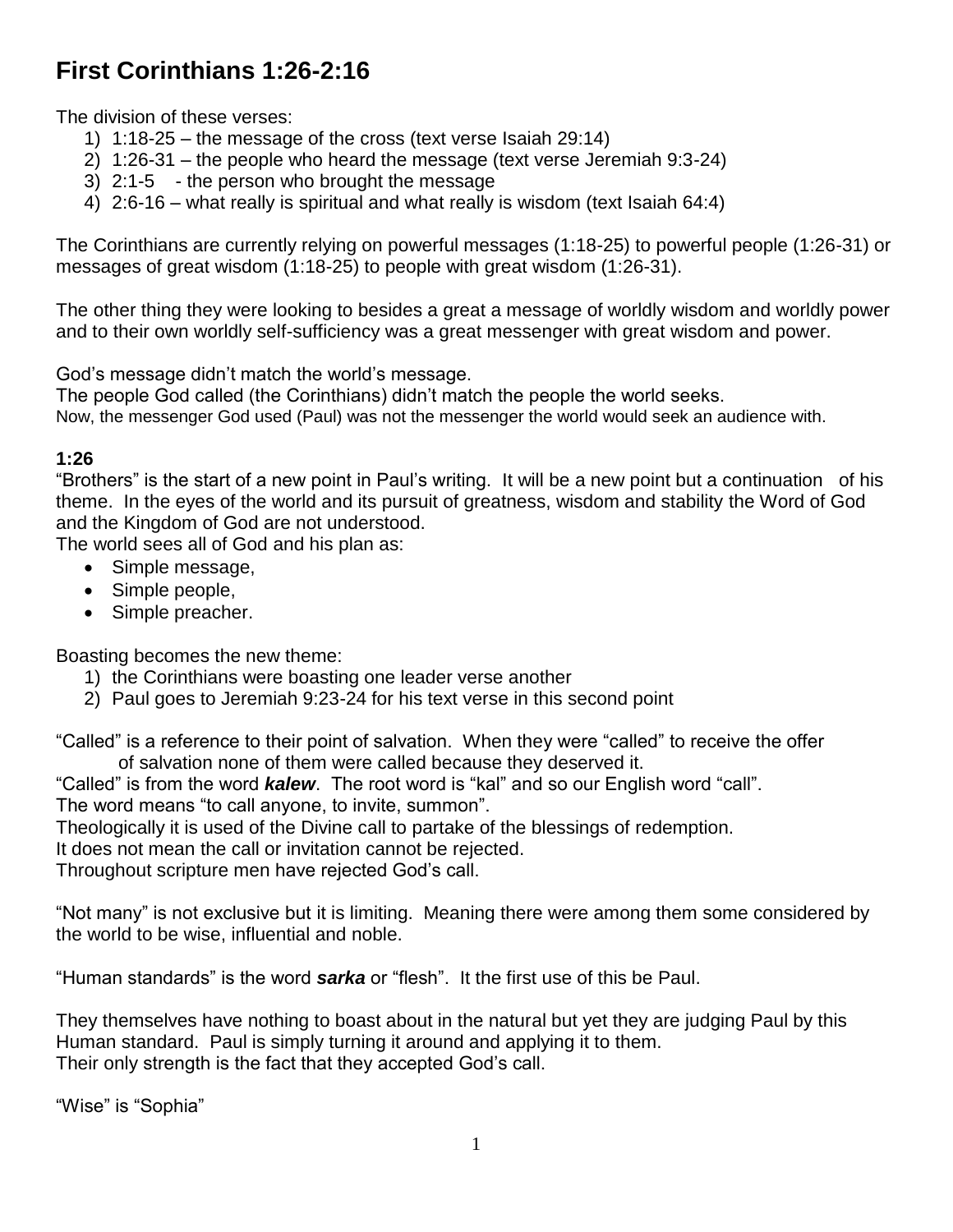"Influential" ("powerful) is the word for power *dunamis* Both these terms have already been used.

Jeremiah 9:23 uses two of these but Jeremiah uses "rich" as the third word Paul instead chooses to use the word "well born" which refers to born into the upper class of wealth. Many of the Corinthians were probably wealthy, but few were born into the noble class.

Some of the Corinthian believers were of the upper class by birth: Crispus, Gaius, Erastus, **Stephanas** 

Paul's point was it did not take special qualifications to receive the call to the gospel.

**1:27**

**1:28 -** "the things that are not" ( $\mu$ n ov $\tau$ α) There is not a more contemptible expression in Greek thinking that was possible for Paul to use. The lack of "being" was the worse it could be.

"nullify" (*katargeo*) is an eschatological term. It means "to put out of action, to make inactive, to reduce to nothing"

1:29

1:30

1:31

# **Section 2:1-5 is made up of two parts:**

- 1) 2:1-2 "and I come to you" ( $k\alpha y\omega \varepsilon \lambda \theta \omega y \pi \rho_0 \varsigma \nu \mu_0 \varsigma$ ) This section speaks of the content of his message (similar to 1:17-25)
- 2) 2:3-5 "and I in weakness and in fear and in trembling much" ( $\kappa \alpha y \omega$   $\epsilon y$   $\alpha \sigma \theta$  every  $\kappa \alpha$  is  $\epsilon y$   $\sigma \alpha \omega$   $\epsilon y$   $\sigma \omega$   $\alpha \sigma \omega$   $\alpha$ ) – This section speaks of the man and his style of preaching
- These things combined prove it was not man (man's power, man's wisdom, man's presence) that changed the Corinthians.
- Yet, a change did take place. There was a power and a wisdom that manifested in the Corinthian church.
- It was clearly a change caused not by a man, but by God himself.

## **2:1**

Verse begins with "and I" making Paul's argument continue to include his own experience

"Brothers" is used again to draw attention to Paul's third point. The second point began with "brothers" at 1:26.

Paul came with no reliance on his wisdom or on his own power.

The circumstances surrounding the Corinthians receiving the gospel had been stripped of anything that man could boast in.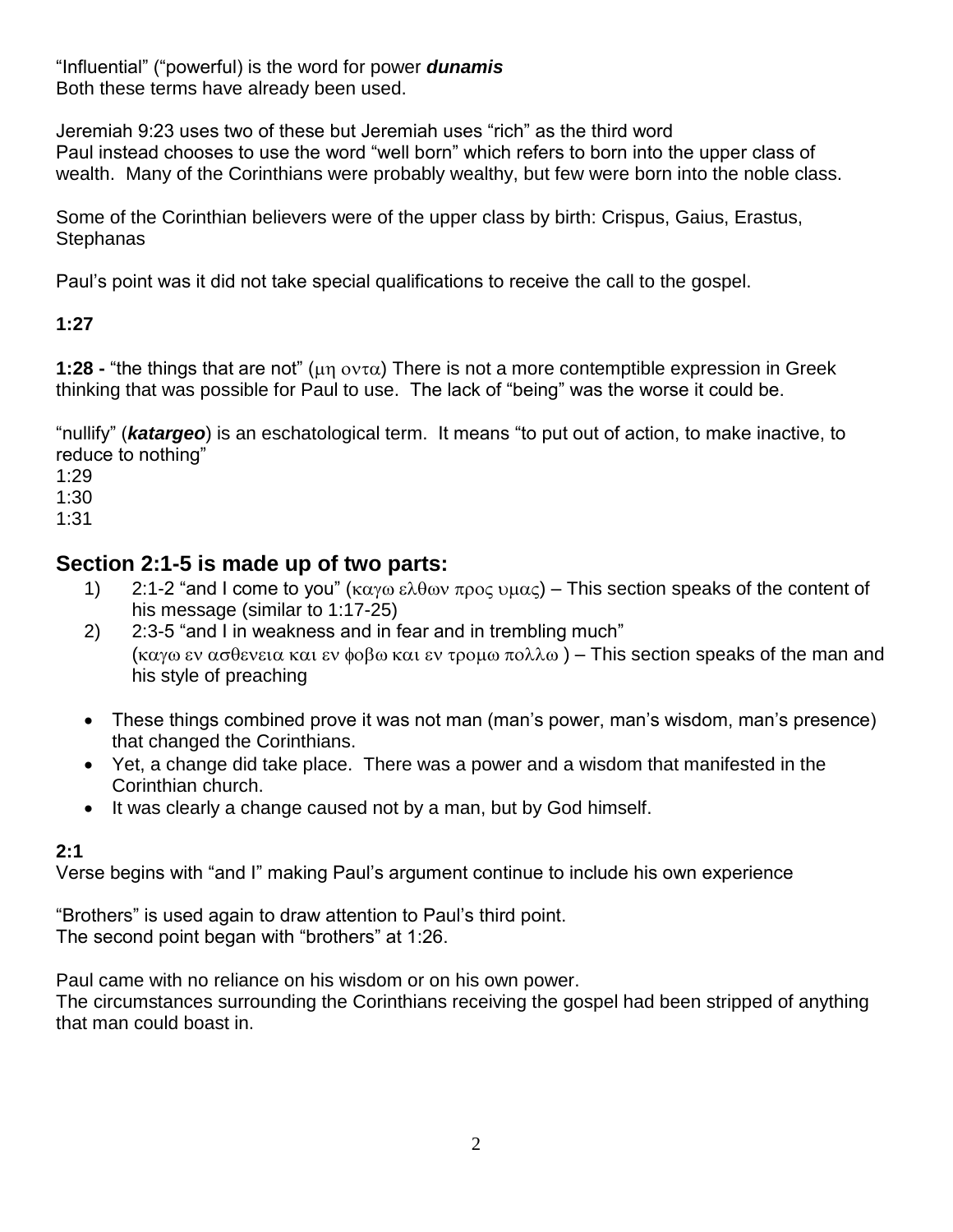The Greek says:

| Came<br>ηλθον          | not<br>O <sub>U</sub> | according to<br>καθ    | excellence<br>υπεροχην    |                     | λογου | $\eta$ | σοθιας | of speech or of wisdom announcing<br>καταγγελλον |
|------------------------|-----------------------|------------------------|---------------------------|---------------------|-------|--------|--------|--------------------------------------------------|
| to you<br><b>D</b> uty | the<br>το             | testimony<br>μαρτυριον | 0t<br>$\tau$ <sub>0</sub> | God<br>$\theta$ εου |       |        |        |                                                  |

The NIV combines "excellence of speech" with "excellence of wisdom" to make "eloquence or superior wisdom"

The NIV makes "excellence" an adjective for "wisdom"

- ' $\upsilon \pi \epsilon \rho \circ \chi \eta \vee$  Or "excellence" means prominence, superiority, excellency
- $\lambda$ <sup>o</sup> $\gamma$ <sup>o</sup> or "speech" and refers here to an trained orator with an oratory education
- $\bullet$   $\sigma$ o $\theta$  $\alpha$  c or "wisdom" refers to cleverness in the speaking or in the presentation.

"Proclaim" – Paul did proclaim a message and so there was the use of speaking skills and a level of wisdom, but these were not the basis of his message.

## **2:2**

"For" begins this verse which means it explains why Paul did not rely on speaking skills or cleverness in his presentation.

Paul knew the Word of God and the Truth of the Gospel could do its own work.

A fancy presentation would be a distraction later in their lives if they thought it was some fancy stage presentation or formula that made the change in their lives.

See Acts 16:16 – Satan planned to enter the church later.

"Resolved" means to judge, to decide. It emphasizes a deliberate act of the will. Paul decided not to fall into this trap when he arrived at Corinth.

He had learned at:

- 1) Thessalonica 1 Th. 2:1-10 (verse 5)
- 2) Athens Speaking at Mars Hill among the great speakers, debaters, philosophers.

## **2:3**

See Acts 16, 17, 18 to read Paul's weak and fearful position when he arrived in Corinth.

<sup>"</sup>weakness" – astheneia ασθενεια meaning "weakness."

"fear" -

"much trembling" – *tromos*  $\tau_{\text{POLOC}}$  the word points to the anxiety of mind that arises out of a sense of his insufficiency and an understanding, of the infinite importance of his work.

## **2:4**

"demonstration" means "demonstration, argumentation, proof." In Greek rhetoric the word indicates a compelling decision demanded by the presupposition or premises (the obvious conclusions Paul had brought the Corinthians to realize.).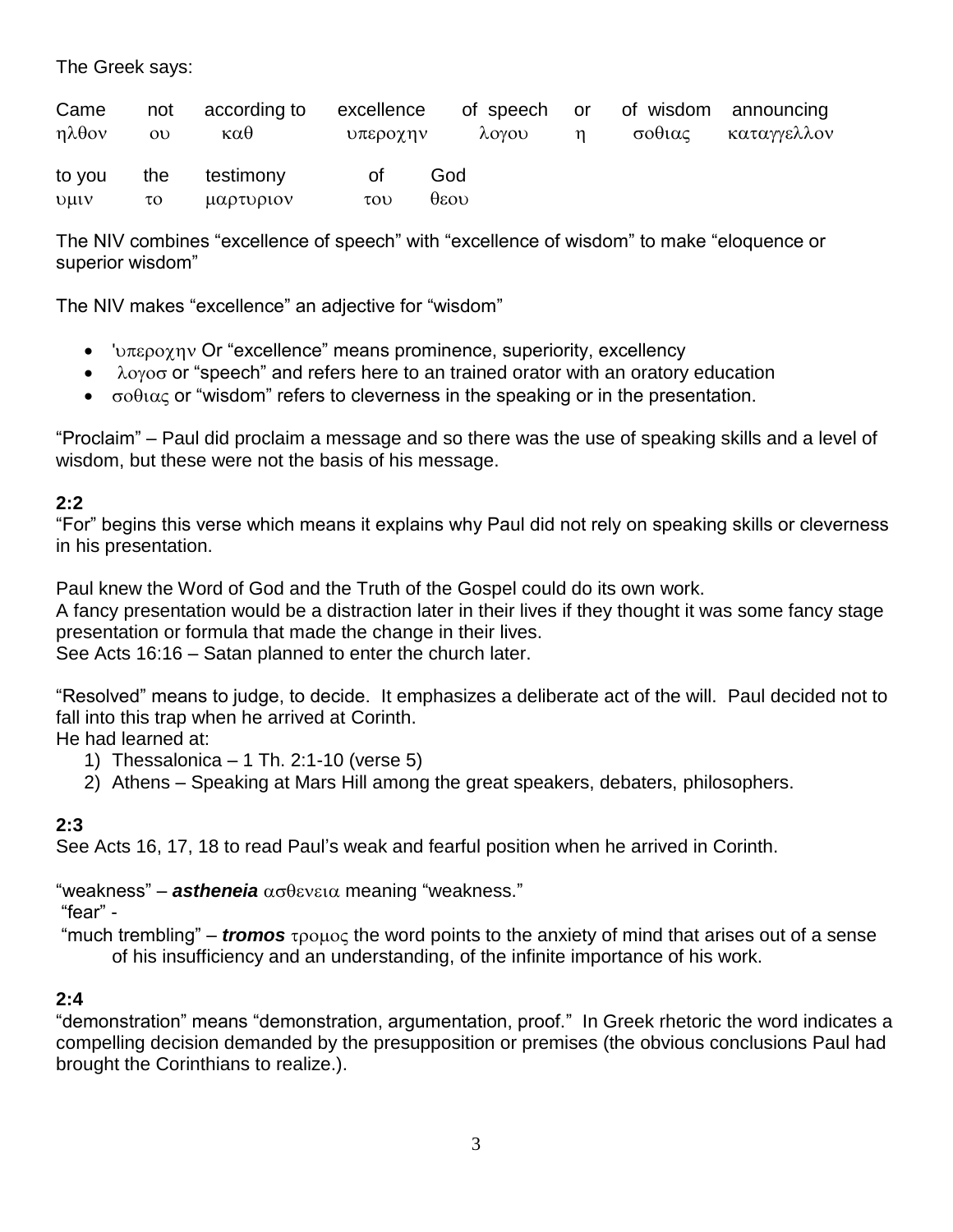The "spirit's power" is not in the form of signs and wonders but in the realm of logic, reasoning, persuasion.

The Corinthians came to faith without the power of man's wisdom or speaking ability.

## **2:5**

The result was that from that point on the Corinthians (and, Paul) would not be tempted to look for men but trust in God.

In this current age the Corinthians had the chance to look beyond what is seen and live by what is not seen.

# **2:6**

Paul begins to describe the "wisdom" that is God's and is available to the spiritual man. The Corinthian's wisdom was mere appearance, style and conceptual. God's wisdom is real, with substance and is from the age that is coming.

The Corinthians had dismissed Paul and his message because it was "foolishness" to them. They felt this way because they did not perceive Paul's "wisdom".

These people are described as:

- 1) "sanctified" (1:2),
- 2) "given grace" (1:4),
- 3) "not lack any spiritual gift" (1:6),
- 4) "brothers" (1:26; 2:1),
- 5) "in Christ Jesus" (1:30)

They are indeed the "spiritual" ones: "God has revealed it to us by his Spirit".

But, Paul cannot talk to them as spiritual (3:1) because they cannot understand.

They are "spiritual" but they are acting "unspiritual".

## **2:6-16**

- 1) 6-10, God's wisdom is presented by contrasting those who understand and those who do not.
- 2) 10-13, Why do some perceive it and others do not? It is the presence of the Spirit.
- 3) 14-16, Explains things as the spiritual and the natural. Text verse Isaiah 40:13

## **The Conclusion**

The natural man cannot hear the message of God as wisdom but the spiritual man (the saved man, with the Spirit of God) can hear, understand and make correct judgments.

## **The Problem**

The Corinthians are the spiritual men, but they are not hearing nor understanding the wisdom of God so they are making incorrect judgments. They are evaluating wisdom and life just like the natural, unbeliever.

## **Some Confusing Words**

These verses are difficult to interpret. This is true because proper interpretation is based on accurately defining and applying the words Paul uses. In these 10 verses Paul uses some very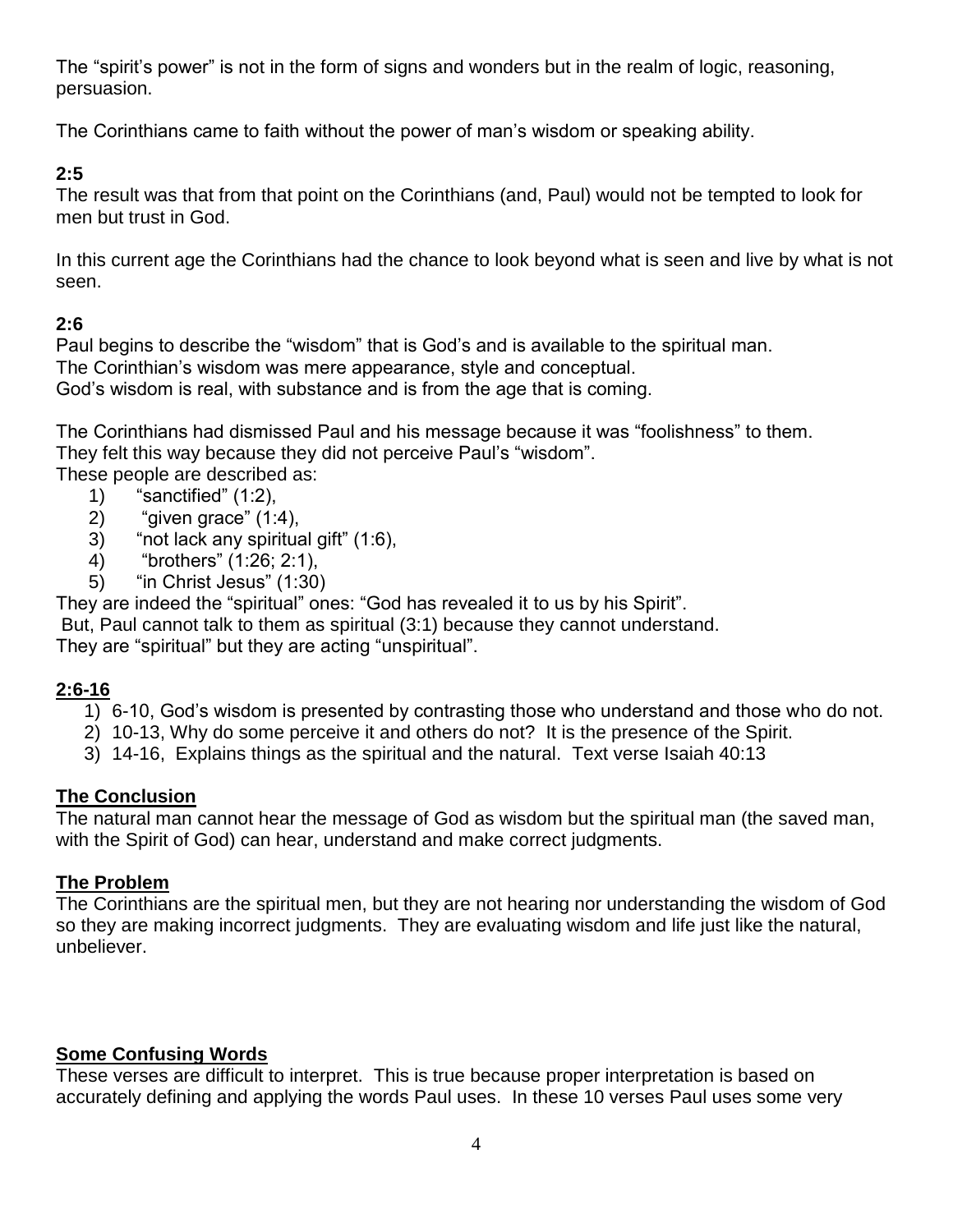"heavy" words. These words must properly be interpreted or else all kinds of strange doctrine and applications will arise. Some of the difficult words are:

- 1) Wisdom (*Sophia*)
- 2) mystery (*musterion*)
- 3) hidden (*apokrupto*)
- 4) rulers of this age (*archon toutou aion*)
- 5) deep things of God (*bathos theos*)
- 6) Spiritual man (*anakrino*)
- 7) Natural man (*psuchikos anthropos*)
- 8) The mind of Christ (*nous christos*)

Paul may be using the Corinthians vocabulary but applying his own "spiritual" meaning.

## **The Spirit**

The Spirit of God and his presence is everything to Paul.

The Sprit is the one who got them saved.

The Sprit is the one who makes the spiritual.

The Spirit is the one who reveals the "wisdom" of God to them.

The Spirit is the one who empowers them to live the Christ like-life.

On the contrary, the lack of the Spirit is why the natural man has no hope of understanding the wisdom of God.

## **2:6**

| σοφιαν<br>wisdom            | $30^{\circ}$<br>Howbeit | λαλουμεν<br>we speak among | εv | <b>TOIC</b> | <b><i><u>ΣΙΟΙ3Λ3Τ</u></i></b><br>them that are perfect | σοφιαν<br>the wisdom                                              |                     | $\overline{\text{20}}$<br>yet | OU<br>not |
|-----------------------------|-------------------------|----------------------------|----|-------------|--------------------------------------------------------|-------------------------------------------------------------------|---------------------|-------------------------------|-----------|
| <b>TOU</b><br>of this world | αιωνος                  |                            |    |             | nor of the princes of this world                       | <u>τουτου ουδε των αρχοντων του αιωνοςτουτουτων καταργουμενων</u> | that come to nought |                               |           |

**"However"** – *de* means "but" indicates both a switch in focus but still a continuation of the argument.

**"We"** – Paul switches from singular "I" (2:1, 2, 3, 4) to the plural "we" (2:6, 7,13)

- 1) The first reason for this is to claim "wisdom" for him and his group. Though the Corinthians think that they have wisdom, Paul is saying "my group" do have a message of wisdom"
- 2) The second reason is that after having destroyed what they call wisdom, Paul is introducing them to a new group that has true wisdom. It is like saying, if you are really interested in wisdom I know a group that has what you are looking for.

**"Wisdom"** is left undefined here. For a definition we must return to:

- 1) The opening line of the argument in 1:18, "For the message of the cross is foolishness to those who are perishing, but to us who are being saved it is the power (or 'wisdom' see 1:19) of God."
- 2) Paul's definition of his message in 1:23, "We preach Christ crucified: a stumbling block . . .foolishness. . . .the wisdom of God."
- 3) The result of his preaching in 1:30, "It is because of him that you are in Christ Jesus, who has become for us wisdom from God."

#### **"The Mature"** – *teleiois* – means "having attained the end or purpose, full-grown, mature, adult, perfect".

**"World"** is "aionos" – "age, eternal, the course and current of this world's affairs, the

world; specially (Jewish) a Messianic period (present or future)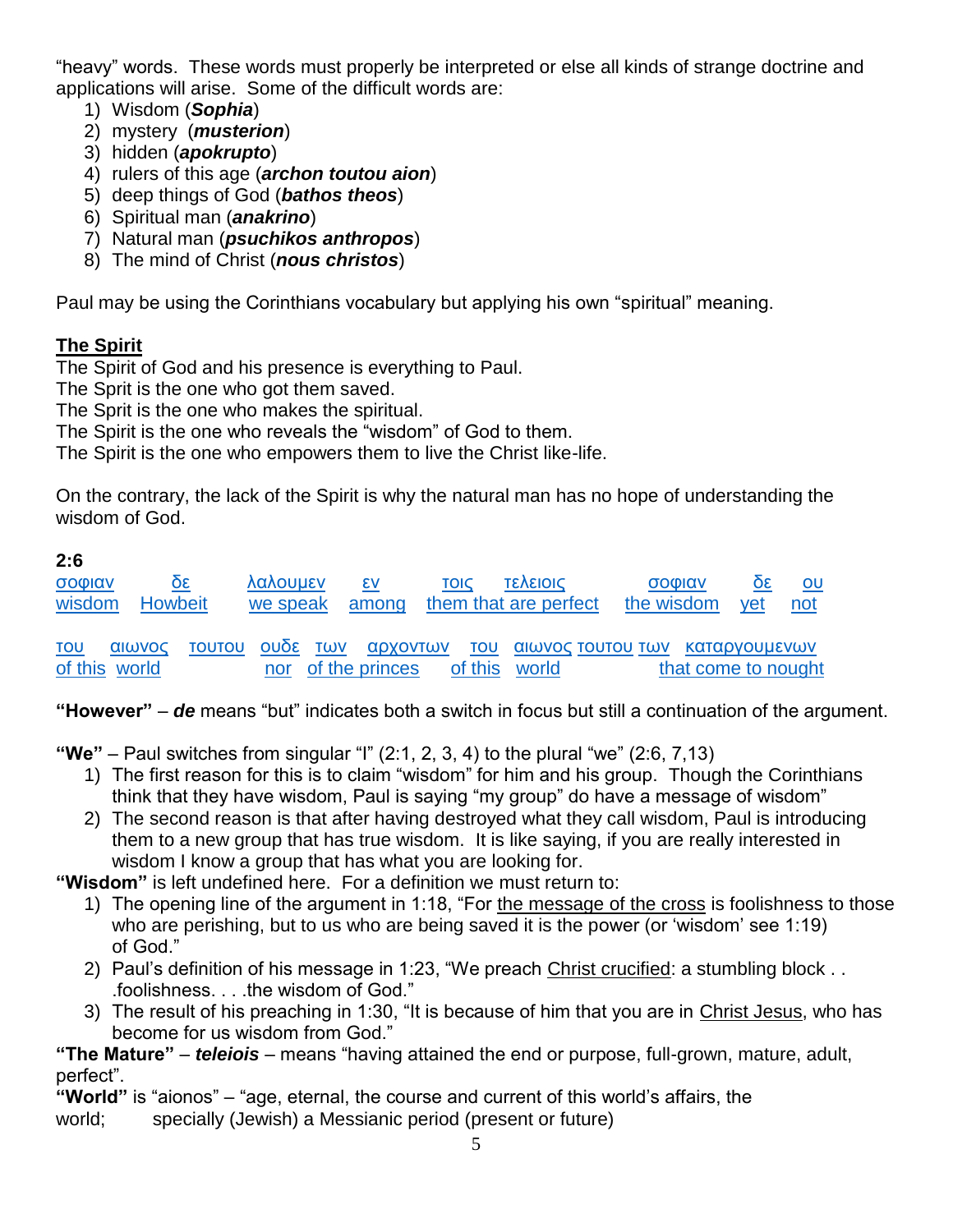**"Rulers"**– *archonton* – "first (in rank or power) -- chief (ruler), magistrate, prince, ruler". In context here we should think of these rulers as being the natural men of government and power. Look at verse 2:8 and here we see "rulers" who if they had understood the wisdom of God by the Spirit of God they would not have killed Jesus Christ but would instead have embraced him.

- 1) 2 Cor. 4:4, "The god of this age has blinded the minds of unbelievers. . ."
- 2) Ephesians 3:10, "rulers" = "archais", "authorities"= "ekousiais"
- 3) Daniel 10:20

**"Coming to nothing"** καταργουμενων *katargeo* - means "to be entirely idle," "to be rendered useless." literally or figurative. The concept is "to put out of commission," "to remove from power."

- This verb is in the Present Tense which indicates a process that is already in progress.
- Passive Voice means that God is the one who is causing it to happen even today.

## **2:7-8**

Verse 7 explains the nature of God's wisdom and why it was not understood Verse 8 gives an example of the result of the rulers (representing the wise men) of this age

## **2:7**

| <u>αλλα</u><br><b>But</b> | λαλουμεν<br>we speak | σοφιαν<br>the wisdom of God in a mystery | θεου          |                              | εν μυστηριω |                      | την  | <b>αποκεκρυμμενην</b><br>even the hidden |             |
|---------------------------|----------------------|------------------------------------------|---------------|------------------------------|-------------|----------------------|------|------------------------------------------|-------------|
| nv<br>wisdom which        |                      | <b>ΠΡΟΜΟΙΟΣΥ</b><br>ordained             | ρο3θ ο<br>God | $\pi$ <sup>o</sup><br>before | the world   | των αιωνων εις δοξαν | unto | <b>alory</b>                             | ημων<br>our |

**"God's Wisdom**" is compared by contrast to the "wisdom of this age" of verse 2:6. "God's Wisdom" is described in four ways:

- 1) **"mystery"** is something that has always been true and was known to God, but not yet revealed to men through history or revelation. Mysteries are understood by the Spirit of God.
- 2) **"has been hidden"** –refers to the mystery of God's wisdom. God's wisdom (message of Christ, crucified Christ, Jesus Christ) was hidden. This verb is in the perfect tense which means this wisdom has been hidden since eternity until now.
	- a. Verse 2:8 tells us this mystery is still hidden today to the world's wise men and rulers.
- 3) "destined for our glory before time began"
	- a. "destined" refers to God's plan and purpose
	- b. "our glory" refers to the ultimate end, the eschatological goal of salvation which is to be with Jesus in his glory.
- 4) "None of the rulers of this age understood."
	- a. This helps establish the who "us" or "we" are by comparing to "them"
	- b. The Corinthians are in the "we" group but are thinking and understanding like the "them" group.

**The Point:** By not understanding what was hidden by God the rulers (in their wisdom) acted foolishly and killed the Lord of Glory. By doing so the rulers of this age actually began the process of eliminating themselves and their current age and began the glorification of us who believe and the ultimate establishment of a kingdom that will completely nullify their world, wisdom, values, etc.

## **2:9**

Scriptural support from the Old Testament is provided by the Jewish sage. The point of this verse from Isaiah 64:4 is that people of this age do not understand what God accomplished in Christ.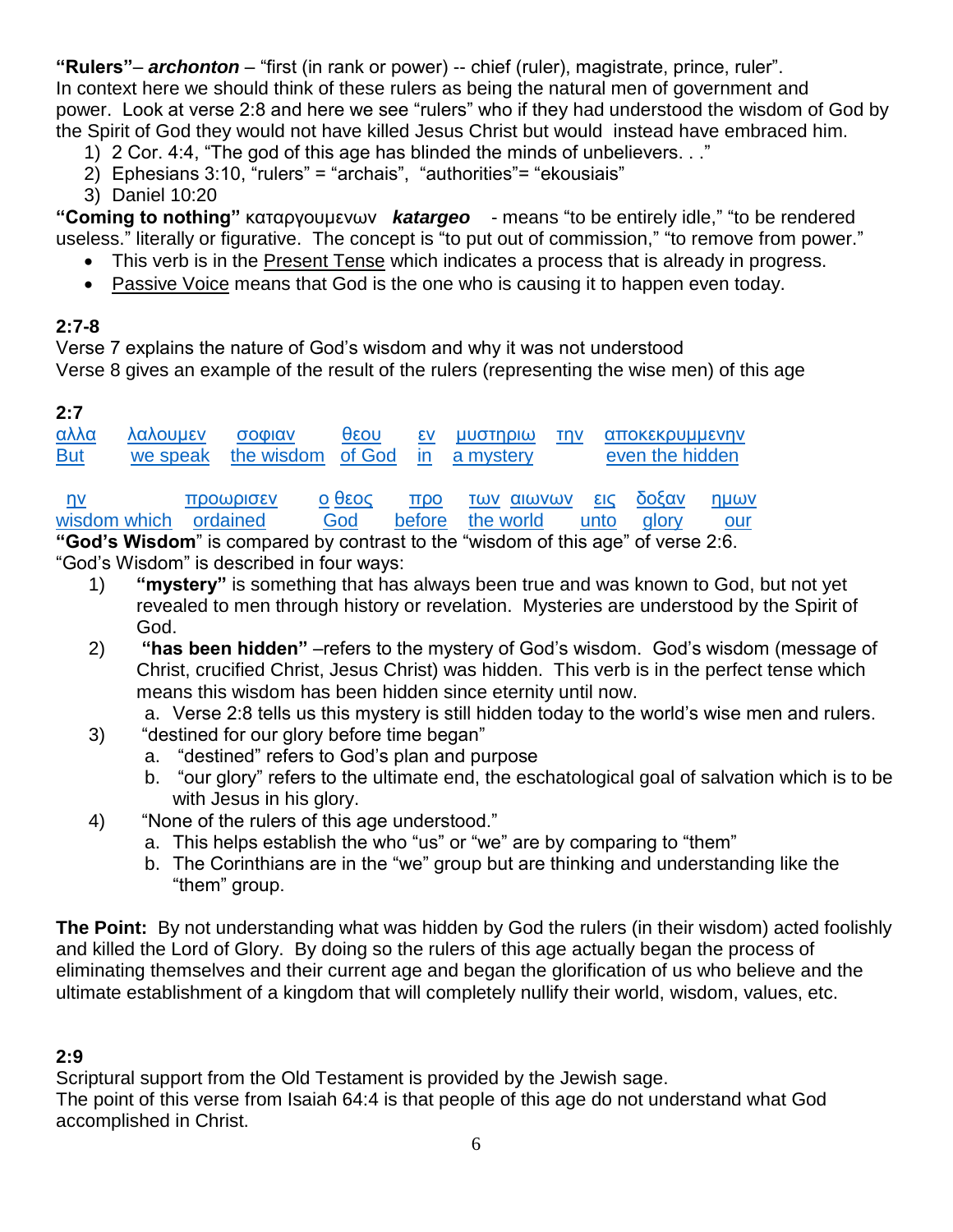People of this age who do not understand God's wisdom do not know what God has done for those of this age who do understand his wisdom.

Other translations of 2:9-

## **[NASB:](http://nasb.scripturetext.com/1_corinthians/2.htm)**

but just as it is written, "THINGS WHICH EYE HAS NOT SEEN AND EAR HAS NOT HEARD, AND which HAVE NOT ENTERED THE HEART OF MAN, ALL THAT GOD HAS PREPARED FOR THOSE WHO LOVE HIM." [\(NASB ©1995\)](http://www.lockman.org/)

#### **[GWT:](http://gwt.scripturetext.com/1_corinthians/2.htm)**

- But as Scripture says: "No eye has seen, no ear has heard, and no mind has imagined the things that God has prepared for those who love him."[\(GOD'S WORD®\)](http://www.godsword.org/)
- **[KJV:](http://kingjbible.com/1_corinthians/2.htm)** But as it is written, Eye hath not seen, nor ear heard, neither have entered into the heart of man, the things which God hath prepared for them that love him.

#### **[ASV:](http://asvbible.com/1_corinthians/2.htm)**

- but as it is written, Things which eye saw not, and ear heard not, And which entered not into the heart of man, Whatsoever things God prepared for them that love him.
- **[BBE:](http://basicenglishbible.com/1_corinthians/2.htm)** But as it says in the holy Writings, Things which the eye saw not, and which had not come to the ears or into the heart of man, such things as God has made ready for those who have love for him.

#### **[DBY:](http://darbybible.com/1_corinthians/2.htm)**

but according as it is written, Things which eye has not seen, and ear not heard, and which have not come into man's heart, which God has prepared for them that love him,

#### **[ERV:](http://erv.scripturetext.com/1_corinthians/2.htm)**

but as it is written, Things which eye saw not, and ear heard not, And which entered not into the heart of man, Whatsoever things God prepared for them that love him.

- **[WEY:](http://weymouthbible.com/1_corinthians/2.htm)** But--to use the words of Scripture--we speak of things which eye has not seen nor ear heard, and which have never entered the heart of man: all that God has in readiness for them that love Him.
- **[WBS:](http://websterbible.com/1_corinthians/2.htm)** But as it is written, Eye hath not seen, nor ear heard, neither have entered into the heart of man, the things which God hath prepared for them that love him.
- **[WEB:](http://worldebible.com/1_corinthians/2.htm)** But as it is written, "Things which an eye didn't see, and an ear didn't hear, which didn't enter into the heart of man, these God has prepared for those who love him."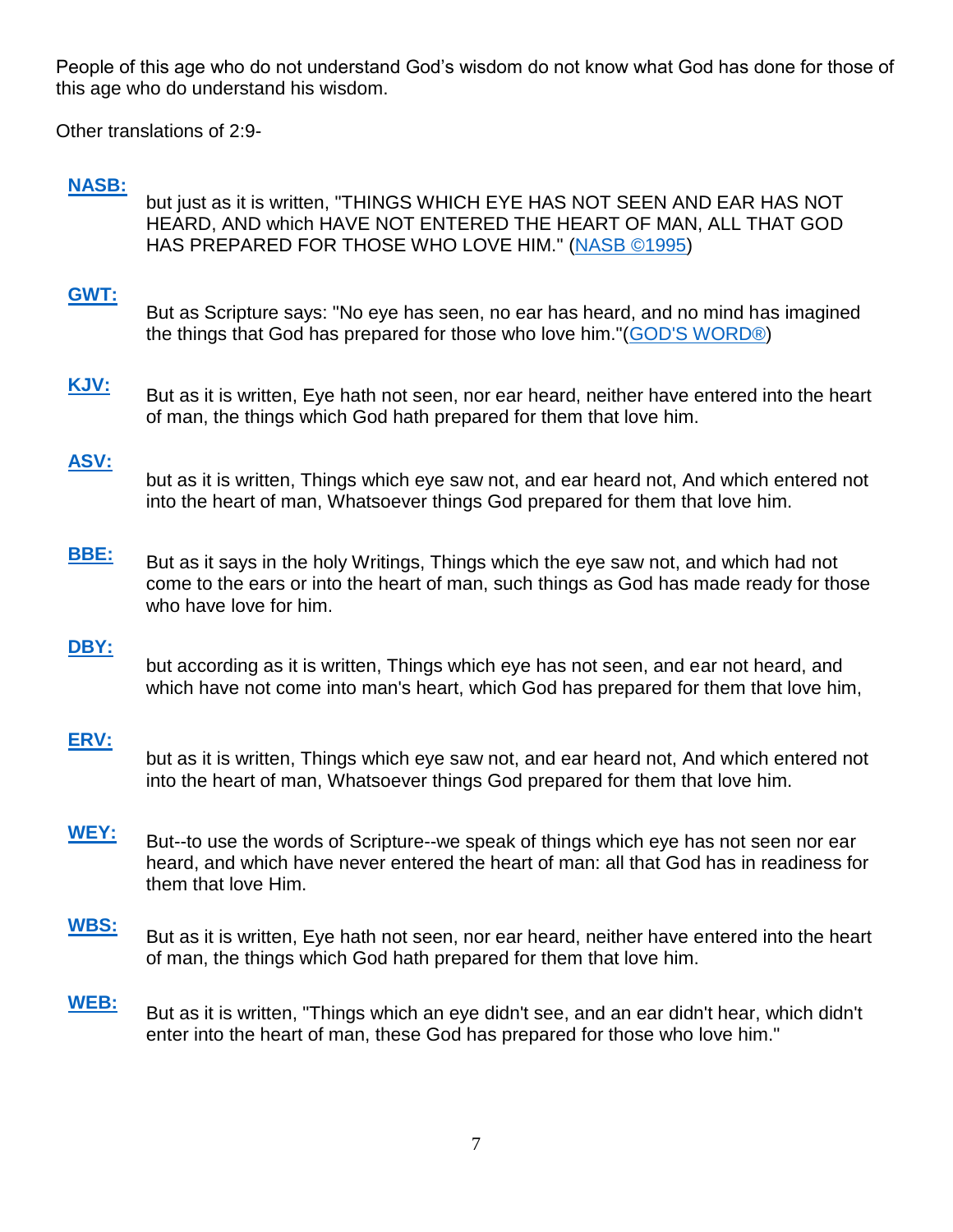# **[YLT:](http://yltbible.com/1_corinthians/2.htm)**

but, according as it hath been written, 'What eye did not see, and ear did not hear, and upon the heart of man came not up, what God did prepare for those loving Him -- '

This is a combination of Isaiah 64:4 and 65:16

**2:10-13** The emphasis is on the means of this understanding or revelation - The Spirit **2:14-16** But, those who it is revealed to are not forgotten or out of the picture - The Spiritual Man.

| 2:11 |     |                       |           |               |                             |              |            |                                 |
|------|-----|-----------------------|-----------|---------------|-----------------------------|--------------|------------|---------------------------------|
| IIς  | γαρ | <b>OIDEV</b>          | ανθρωπων  | <b>TO TOU</b> | ανθρωπου                    | <u>ει μη</u> | το πνευμα  | του ανθρωπου                    |
| what |     | For knoweth           | man       | the things    | of a man                    | if not e.    | the spirit | of man                          |
|      |     |                       |           |               |                             |              |            |                                 |
|      |     |                       |           |               |                             |              |            |                                 |
| TO   | εv  | <u>αυτω ουτως και</u> | <u>τα</u> | του           | <b>Ουδεις</b><br><b>UO3</b> | <u>N3διο</u> |            | <u>ει μη το πνευμα του θεου</u> |

[which](http://original.biblebrowser.com/greek/3588.htm) [is in](http://original.biblebrowser.com/greek/1722.htm) [him](http://original.biblebrowser.com/greek/846.htm) [even](http://original.biblebrowser.com/greek/2532.htm) [so](http://original.biblebrowser.com/greek/3779.htm) [the things](http://original.biblebrowser.com/greek/3588.htm) [of God](http://original.biblebrowser.com/greek/2316.htm) [no man](http://original.biblebrowser.com/greek/3762.htm) [knoweth](http://original.biblebrowser.com/greek/1492.htm) [but](http://original.biblebrowser.com/greek/1508.htm) [the Spirit](http://original.biblebrowser.com/greek/4151.htm) of God

The key to Paul's argument is the presence of the Spirit of God in the born again believer. To understand something you must be like that thing or "like is known by like".

So the only way to understand God (and the mysteries of God) is by the Spirit of God.

Man cannot understand God alone.

In his natural state man cannot perceive God except to know that there is a God (Rom. 1:18-19) The Holy Spirit is the link between God and man.

The Holy Spirit has always been the link between God and man.

- 1) Genesis 1:2
- 2) OT prophets
- 3) OT anointed offices and service

The Corinthians have two problems with the Holy Spirit:

- 1) they deny his purpose of revealing to them the wisdom of God and pursue the wisdom of man
- 2) they consider the manifestation of spiritual ecstasy as a sign of maturity and the Holy Spirit. (Along these same lines they are denying the physical resurrection (ch.1 5) and their responsibility to live holy in the physical realm.)

Concerning "the things of God" or "deep things of God" (2:10) Romans 11:33-36 refers to "the depth of the riches of the wisdom and knowledge of God!"

Paul uses a simple argument to prove his point. No other person knows what a man thinks nor can they understand who and what he is in his heart. You can only feel your own joy, your own pain, your own experiences at a deep level that no one else can.

Proverbs 14:10, "Each heart knows its own bitterness, and no one else can share its joy."

We have received the Spirit of God so that we can understand what God is sharing with us.

## **2:12**

| <u>ημεις δε</u> | ου το πνευμα   |  |
|-----------------|----------------|--|
| we Now          | not the spirit |  |

τ[ου](http://original.biblebrowser.com/greek/3756.htm) [κοσμου](http://original.biblebrowser.com/greek/2889.htm) [ελαβομεν](http://original.biblebrowser.com/greek/2983.htm) [αλλα](http://original.biblebrowser.com/greek/235.htm) [of the world](http://original.biblebrowser.com/greek/2889.htm) [have received](http://original.biblebrowser.com/greek/2983.htm) [but](http://original.biblebrowser.com/greek/235.htm)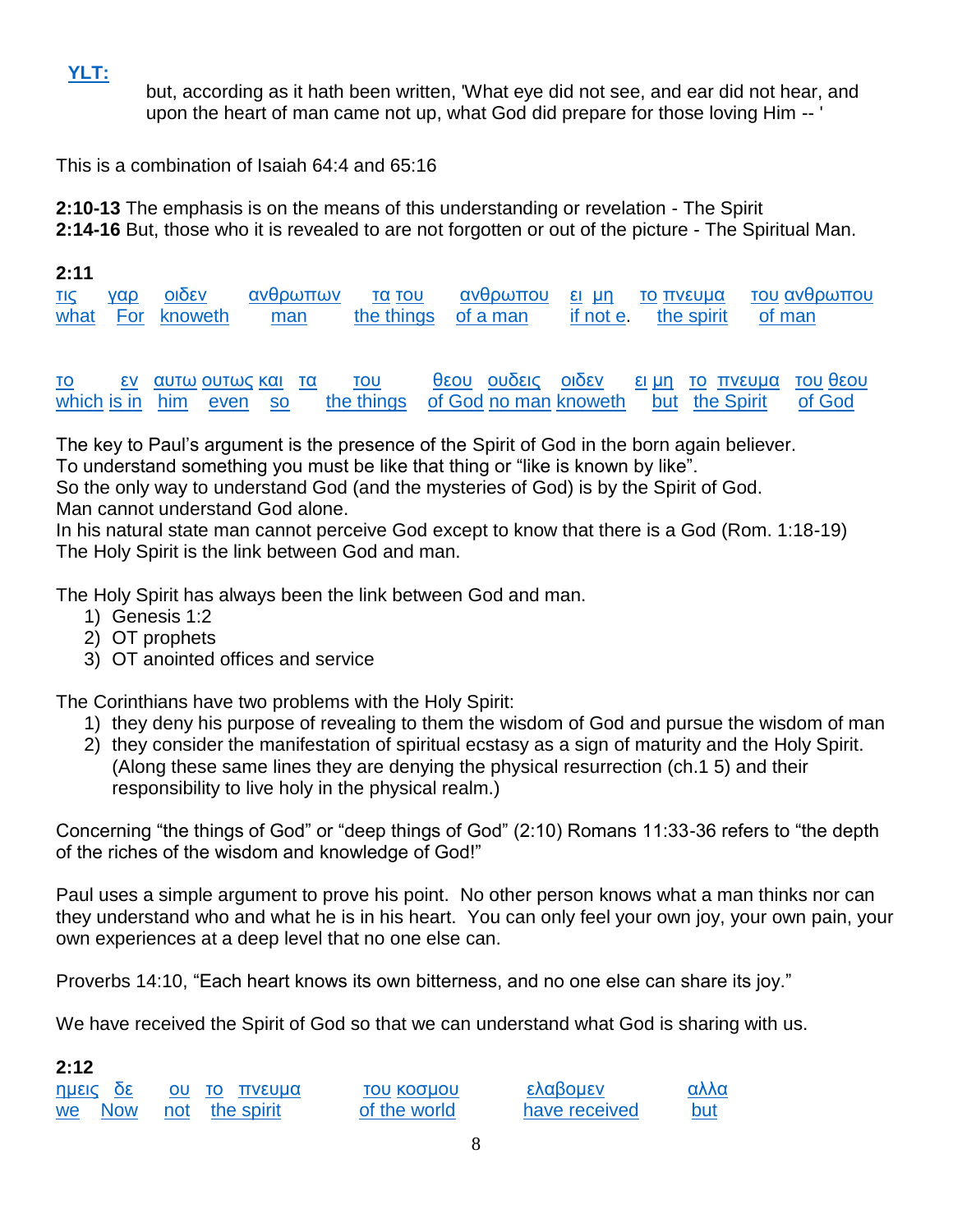[το](http://original.biblebrowser.com/greek/3588.htm) [πνευμα](http://original.biblebrowser.com/greek/4151.htm) [το](http://original.biblebrowser.com/greek/3588.htm) [εκ](http://original.biblebrowser.com/greek/1537.htm) [του](http://original.biblebrowser.com/greek/3588.htm) [θεου](http://original.biblebrowser.com/greek/2316.htm) [ινα](http://original.biblebrowser.com/greek/2443.htm) [ειδωμεν](http://original.biblebrowser.com/greek/1492.htm) [τα](http://original.biblebrowser.com/greek/3588.htm) [υπο](http://original.biblebrowser.com/greek/5259.htm) [του](http://original.biblebrowser.com/greek/3588.htm) [χαρισθεντα](http://original.biblebrowser.com/greek/5483.htm) [ημιν](http://original.biblebrowser.com/greek/2254.htm) [θεο](http://original.biblebrowser.com/greek/2316.htm) [υ](http://original.biblebrowser.com/greek/2316.htm) [the spirit](http://original.biblebrowser.com/greek/4151.htm) [which](http://original.biblebrowser.com/greek/3588.htm) [is out of](http://original.biblebrowser.com/greek/1537.htm) [God](http://original.biblebrowser.com/greek/2316.htm) [that](http://original.biblebrowser.com/greek/2443.htm) [we might know](http://original.biblebrowser.com/greek/1492.htm) [the things that are freely given](http://original.biblebrowser.com/greek/5483.htm) [to](http://original.biblebrowser.com/greek/2254.htm)  [us](http://original.biblebrowser.com/greek/2254.htm) [of](http://original.biblebrowser.com/greek/5259.htm) [God](http://original.biblebrowser.com/greek/2316.htm)

This is the key to Paul's argument.

Paul points out again the contrast of this present age and the age to come.

Emphasis here is because we have received the Spirit we have an understanding (or a perspective, the divine viewpoint) that comes from God and is from eternity and is of the coming age.

The Holy Spirit is not of this *kosmos* or world.

The reason for having been given the Spirit by God is "that we might understand what God has freely given us."

**"Freely Given"** is [χαρισθεντα](http://original.biblebrowser.com/greek/5483.htm) "charizomai" means to grant as a favor as an act of kindness, pardon or rescue. It means to deliver, to forgive, to freely give or to grant.

1) This picks up the thought of verse 9 "what God has prepared for those who love him."

2) The Greek word is built around the word for "grace" or "charis"  $\gamma \alpha \rho_1 \zeta$ 

**"Know"** or "Understand" is [ειδωμεν](http://original.biblebrowser.com/greek/1492.htm) "eido" means to see, to know. This verb is also used in verse 11.

#### **2:13**

| α και                                                                       |  |  | <u>λαλουμεν ουκ εν διδακτοις ανθρωπινης σοφιας λογοις</u> |  | <u>αλλ</u> |
|-----------------------------------------------------------------------------|--|--|-----------------------------------------------------------|--|------------|
| Which things also we speak not in teacheth which man's wisdom the words but |  |  |                                                           |  |            |

[εν](http://original.biblebrowser.com/greek/1722.htm) [διδακτοις](http://original.biblebrowser.com/greek/1318.htm) [πνευματος](http://original.biblebrowser.com/greek/4151.htm) [αγιου](http://original.biblebrowser.com/greek/40.htm) [πνευματικοις πνευματικα](http://original.biblebrowser.com/greek/4152.htm) [συγκρινοντες](http://original.biblebrowser.com/greek/4793.htm) [which the Holy](http://original.biblebrowser.com/greek/40.htm) [Ghost](http://original.biblebrowser.com/greek/4151.htm) [teacheth](http://original.biblebrowser.com/greek/1722.htm) + [spiritual things with spiritual](http://original.biblebrowser.com/greek/4152.htm) [comparing](http://original.biblebrowser.com/greek/4793.htm)

After establishing his point Paul returns to his ministry of teaching and the message that he teaches. This is really what this argument is all about.

The Corinthians do not think Paul has a message for them.

Paul has been saying that he does and it is the only message.

The message and wisdom that they have been pursuing is of this world, from natural men and not comparable to Paul's message.

The end of this verse is interpreted three ways:

| πνευματικοις     | πνευματικα     | συγκρινοντες |
|------------------|----------------|--------------|
| spiritual things | with spiritual | comparing    |

- 1) "expressing spiritual truths in spiritual words"
- 2) "interpreting spiritual truths to spiritual men"
- 3) "comparing spiritual things with spiritual"

Two questions:

1) What does "comparing" [\(συγκρινοντες](http://original.biblebrowser.com/greek/4793.htm) *sugkrino* ) mean? And, which of these meanings goes here along with "spiritual things" and "with spiritual"